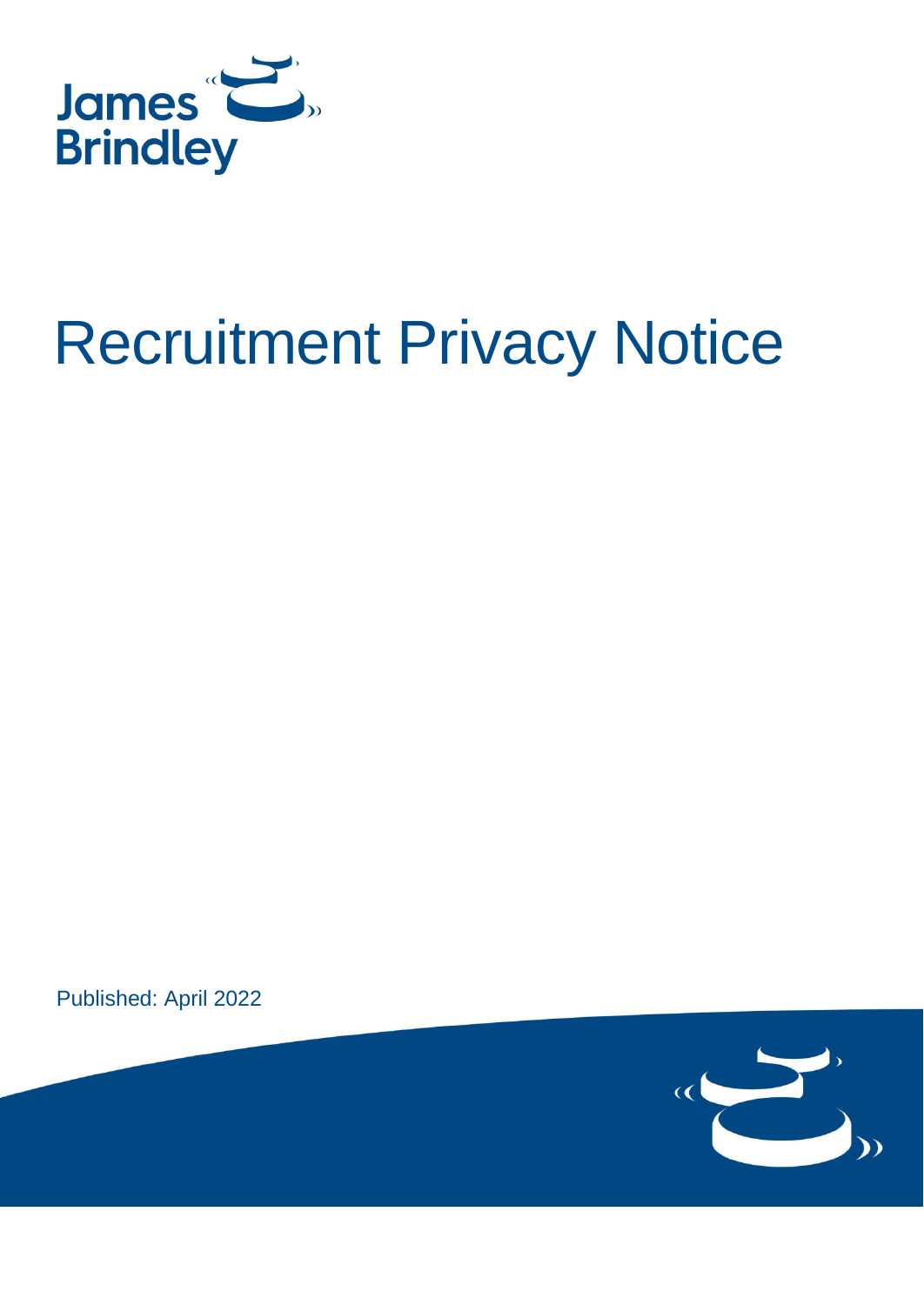

As part of our recruitment processes, James Brindley Academy (JBA) collects, stores, and processes personal data about job applicants and prospective candidates ("you"). We are committed to protecting your privacy and personal data, and are therefore transparent regarding the data we collect, how the data are collected, where the data are stored, and how the data are processed. The following notice details all of the above, setting out our obligations under both the *UK General Data Protection Regulations* 2016/679 ("UK GDPR") and the *Data Protection Act* 2018 ("DPA").

# **i. THE DATA WE COLLECT**

#### **Information We Collect from You**

- Basic personal details including but not limited to your name, email address, contact number(s), postal address, and preferred method of contact.
- Availability and work eligibility details including but not limited to your notice period, preferred start date, current and/or future work eligibility status, visa type, and visa expiry date.
- Documents you provide throughout the application process including but not limited to application forms, covering letters, and assessment outputs. These documents may contain information on your employment history, academic qualifications/history, professional training/certifications, skills, and experiences.
- Application details including but not limited to the source of your application, the date/time, the role(s) you applied for, salary history/expectations, and Equal Opportunities statements.
- Records of electronic communications, including but not limited to the content and attachments of emails.

#### **Information We Collect/Generate About You**

- Publicly available data including but not limited to your professional social networks (primarily LinkedIn, but also GitHub, Facebook and similar networks.).
- Job application progress including but not limited to the stages you complete of the recruitment process, records of interviews, interview notes/feedback, assessment feedback, rejection stage, rejection reason, and job offer details.

# **ii. HOW THE DATA ARE COLLECTED**

Personal data may come from a combination of any of the following sources:

- Information you provide on application forms, in email and telephone conversations with us or our representatives, and in job interviews and assessments.
- Information we collect from publicly available sources online.
- Information we generate following your interactions with our staff, systems, and processes.
- Information provided by third parties, such as recruitment agencies, or via referrals or references (to comply with Keeping Children Safe in Education, references are sought prior to interview, unless you expressly advise us not to and provide a valid reason).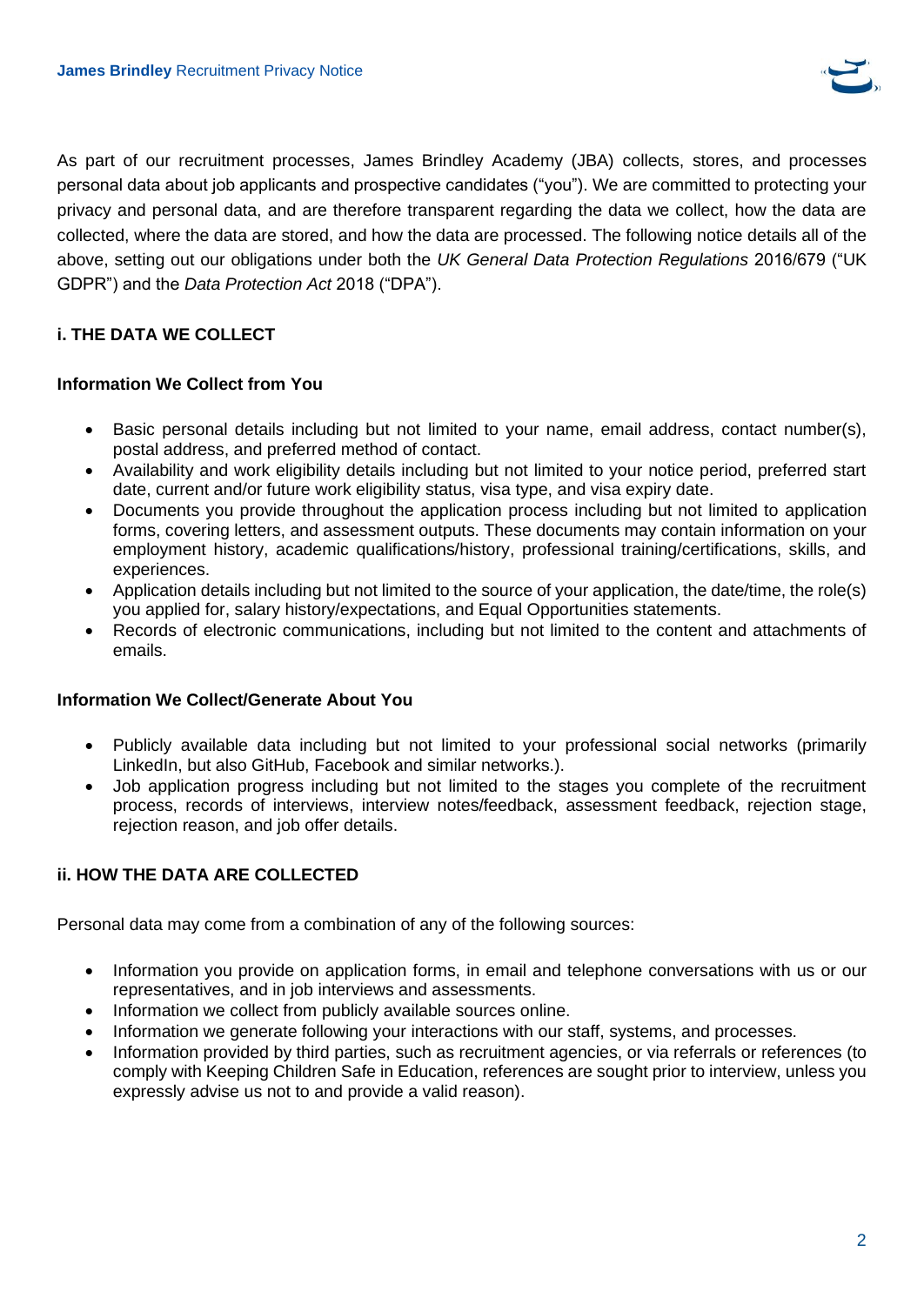

## **iii. HOW THE DATA ARE STORED**

For prospective employees all personal data provided, collected, generated, or obtained during the recruitment process will be stored on the iRecruit external portal, which is part of the CIPHR HR management information system used by JBA. At point of acceptance your personal data will be stored on Arbor, CIPHR and HCSS our HR and finance platforms, and/or in paper form at our Head Office. JBA does not use any 3<sup>rd</sup> party recruitment management agencies. We limit access to your personal data to those who have a genuine need to access it: the HR Team and the recruitment panel for the role in question. Those processing your personal data will do so only in an authorised manner and are subject to a duty of confidentiality.

For prospective trustees all personal data provided, collected, generated, or obtained during the recruitment process will be stored within the JBA Microsoft Office 365 platform. This is also the storage platform from the date of your appointment.

We have procedures in place to deal with any suspected data security breach. We will notify you and any applicable regulator of a suspected data security breach where we are legally required to do so. Unfortunately, the transmission of information via the internet is not completely secure. Although we will do our best to protect your personal data, we cannot guarantee the security of electronically transmitted data. Any transmission therefore remains at your own risk.

## **iv. HOW THE DATA ARE PROCESSED**

#### **Lawful Basis for Processing**

Our lawful basis for the collection and processing of your personal data is for taking steps to enter into a contract of, or for, employment or services with you. We rely on legitimate interest as the lawful basis on which we collect and use your personal data, specifically in the instances of collecting references and running background checks.

#### **Purposes of Processing**

We use information held about you in a number of ways, including but not limited to:

- Considering your application in respect of the role for which you have applied.
- Considering your application in respect of other roles at JBA, both at present and in the future (see *How Long We Keep Your Personal Data* below for more information on our data retention policy).
- Communicating with you in respect of the/any recruitment process/es.
- Enhancing any information that we receive from you with information collected, generated, or obtained throughout our recruitment processes.
- To help JBA improve the effectiveness and efficiency of our recruitment systems and processes.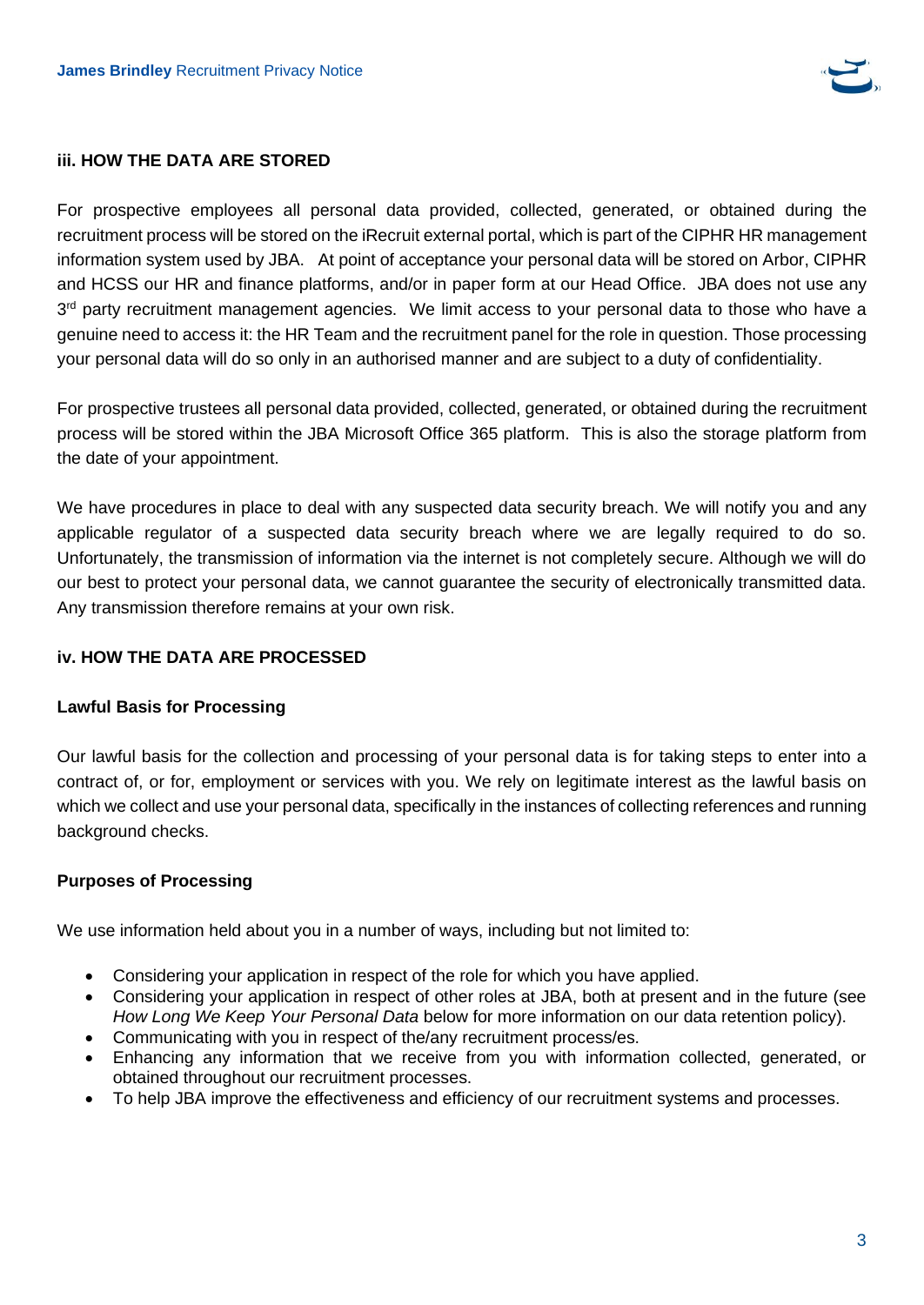

## **Rights of Access, Correction, and Erasure**

Under the UK GDPR, you have a number of important rights, including the right to access the personal data we hold about you, and to request corrections or partial/full erasure. We have taken steps to ensure speedy compliance with any such request.

All personal data held by JBA about you is stored as described above. The file includes personal information (name, email address, postal address, title etc.), application details (the role you applied for, when, via what channel, information submitted on the application form, work eligibility status etc.), recruitment progress (status, stage, interviewers/assessment reviewers, feedback from those dealing with your application, rejection reasons, offer details etc.), and any documents submitted, or subsequently provided or obtained. In the event you make an explicit request to access this data, JBA will share this with you within 1 calendar month of the request. To make a request please email [dpo@jamesbrindley.org.uk](mailto:dpo@jamesbrindley.org.uk)

In order to correct any inaccuracies in your personal data held by JBA, you must make an explicit request to us, clearly indicating which information is in need of amendment, along with the correct information to take its place. JBA will act on personal data correction requests within five working days of receipt, and send a confirmation email to you upon resolution of the issue/s.

In order to request partial or full erasure of your personal data, you must make an explicit request to us. In the event you desire a partial erasure, you must clearly indicate which data points you would like to be erased. If you do not clearly indicate which data points you would like to have erased in a partial erasure, we reserve the right to delete all personal data we hold about you. JBA reserves the right to escalate any partial erasure request into a full erasure at our discretion; you will be notified of this outcome via email immediately before the erasure if we opt for the escalation. In the event you desire a full erasure, you must clearly indicate this in your request. JBA will act on partial and full erasure requests within five working days of receipt, however, no confirmation email will be sent following the completion of the request.

Please note that your right to have your personal data erased is not an absolute right, and we reserve the right to refuse such a request, where there is an appropriate legal justification for doing so. For example, we must retain candidate/application data for a period of six months following a rejection notice. You will be notified accordingly in the event we are unable to process your data erasure request.

If, at any point, you would like to make a request for access, correction, or erasure of your personal data held by JBA, you should email [vacancies@jamesbrindley.org.uk,](mailto:vacancies@jamesbrindley.org.uk) providing enough information for us to be able to identify you in our system and carry out your request. Prospective trustees should email [dpo@jamesbrindley.org.uk\)](mailto:dpo@jamesbrindley.org.uk)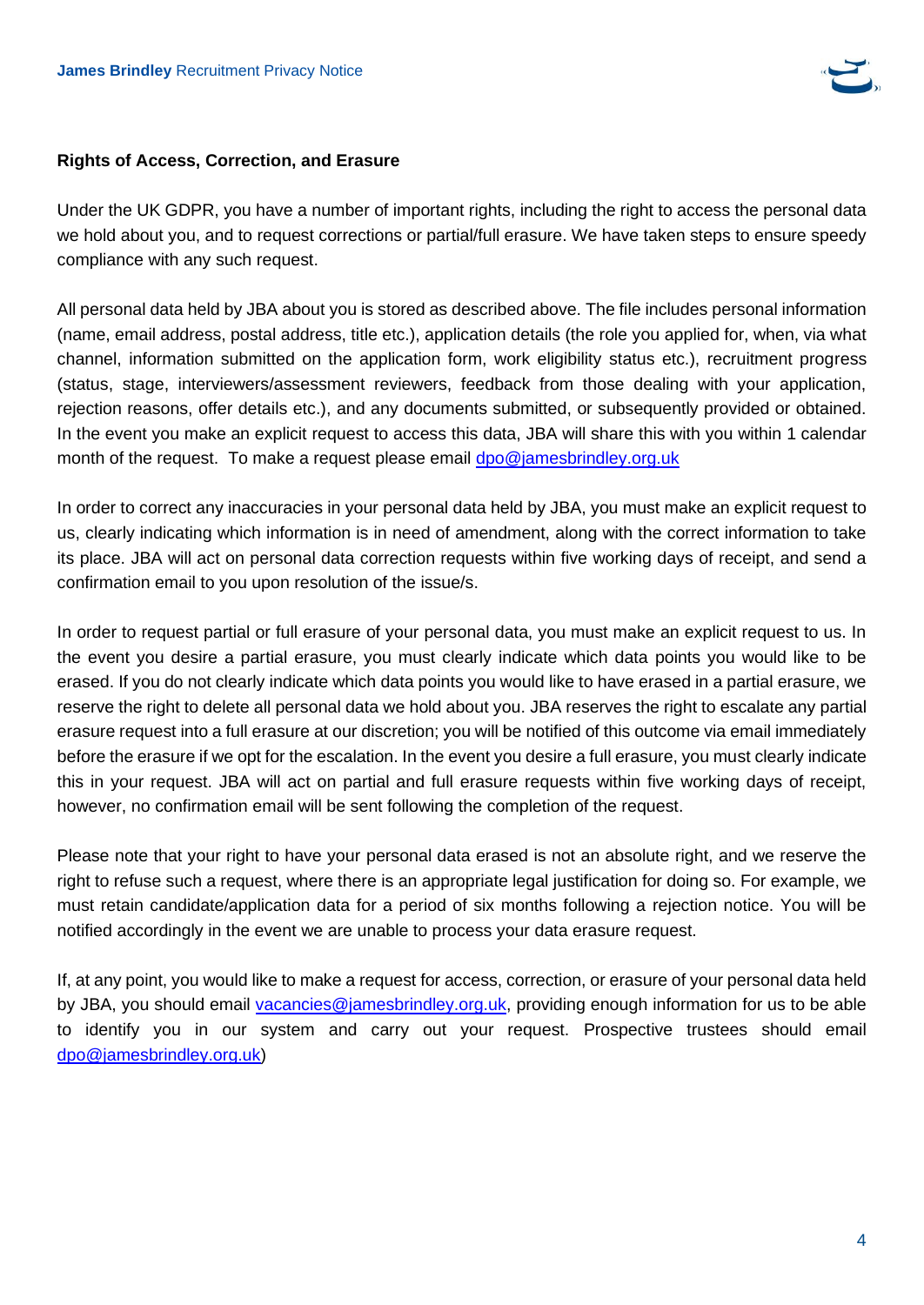

#### **How We Process Your Data for Roles Outside of Your Formal Application**

From time to time following your initial engagement with our recruitment processes, we may unilaterally decide to consider your application for another role at JBA. This may occur:

- At the time of your original application when, following an initial review of your application, we conclude you would be better suited to a different opportunity currently vacant at JBA.
- At some point after your original application, when we choose to reactivate your status as a candidate for a new opportunity in future.

In either scenario, our HR team will inform you of this decision via email, and you will have the opportunity to confirm your interest in the new role or to decline our consideration. Equally, the abovementioned rights of access, correction, and erasure will remain open to you for as long as we hold your personal data.

#### **How Long We Keep Your Personal Data**

We will retain all personal data relating to your engagement/s with our HR team for six months after the closing date.

For the purposes of reporting on and improving the effectiveness and efficiency of our recruitment systems and processes, we retain a handful of personal data points about you (the source of your application, the stage you reached in the process, and any protected characteristics), however, none of these data points are personally traceable to you.

In order to have your personal data deleted ahead of the deadline, you must notify the HR team of your desire according to the instructions outlined in the *Rights of Access, Correction, and Erasure* section above.

# **How to Complain**

We hope that we can resolve any query or concern you raise about our use of your personal data, however, if you are not satisfied with our processes or approach, the GDPR gives you the right to file a complaint with a supervisory authority, in particular in the European Union (or European Economic Area) state where you work, live, or where any alleged infringement of data protection laws occurred. The supervisory authority in the UK is the Information Commissioner who may be contacted at<http://ico.org.uk/concerns/> or on 0303 123 1113. The academy is registered with the ICO, reference number Z519817X.

You may also be able to claim compensation for damages caused by a breach of the UK GDPR or DPA. For further information on your rights, including the circumstances in which they apply, see the [Guidance from](https://ico.org.uk/for-organisations/guide-to-the-general-data-protection-regulation-gdpr/individual-rights/)  [the UK Information Commissioner's Office.](https://ico.org.uk/for-organisations/guide-to-the-general-data-protection-regulation-gdpr/individual-rights/)